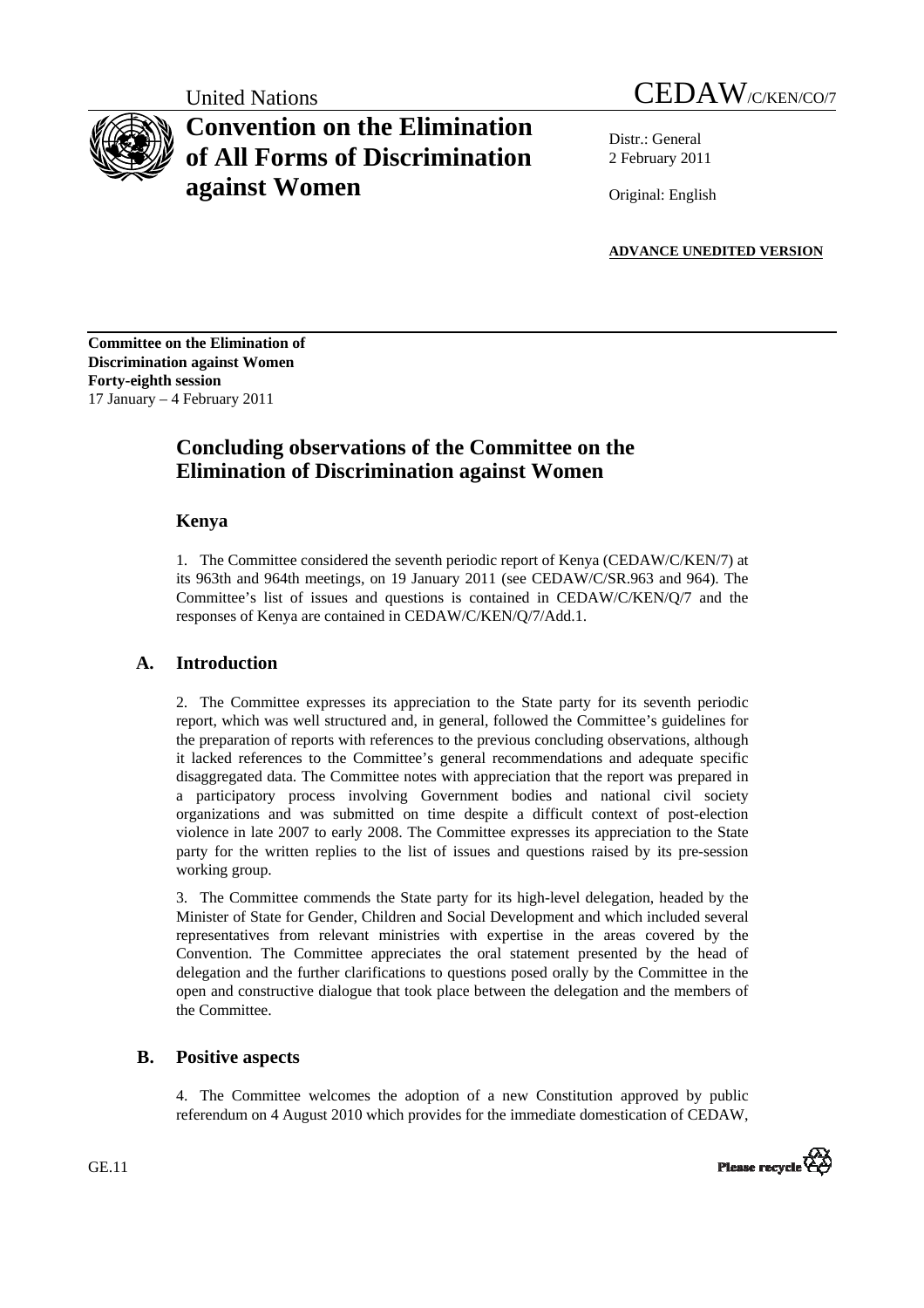and includes a comprehensive Bill of Rights which enhances protection for women through, inter alia, the following provisions:

a) Article 2 (4) which provides that any law, including customary law, that is inconsistent with the Constitution is void to the extent of the inconsistency, and the fact that any act or omission in contravention of the Constitution is invalid;

b) Article 14 (1) (2) which guarantee equal citizenship rights for women, and in particular the direct applicability of the constitutional right of women to pass on Kenyan citizenship to their foreign spouses and children born outside of Kenya.

c) Article 27 (4) which prohibits direct or indirect discrimination, inter alia, on the basis of sex, pregnancy and marital status;

d) Article 27 (6) which allows the State to take legislative and other measures including affirmative action to redress disadvantage;

e) Article 7 (1) of Schedule 6 which provides that all law in force before the effective date of the new Constitution "shall be construed with the alterations, adaptations, qualifications and exceptions necessary to bring it into conformity with this constitution";

5. The Committee welcomes the fact that the new Constitution requires the repeal of many discriminatory provisions which existed in the former Constitution as well as the application of the Constitution's guarantee of non-discrimination with respect to all laws, including those in the areas of marriage, divorce, adoption, burial and succession;

6. The Committee commends the State party for its demonstrated political will and commitment, expressed during the constructive dialogue, to eliminate discrimination against women and achieve gender equality.

7. The Committee congratulates the State party for having implemented the constitutional principle contained in article 27 (8) that not more than two-thirds of the members of elective or appointive bodies be of the same gender in newly established commissions crucial to the implementation of the new Constitution.

8. The Committee commends the enactment of the Children Amendment Law which now requires the father to take responsibility for children born out of wedlock thereby reducing the burden of care on the mother.

## **C. Principal areas of concern and recommendations**

**9. The Committee recalls the State party's obligation to systematically and continuously implement all the provisions of the Convention on the Elimination of All Forms of Discrimination against Women and views the concerns and recommendations identified in the present concluding observations as requiring the State party's priority attention between now and the submission of the next periodic report. Consequently, the Committee urges the State party to focus on these areas in its implementation activities and to report on action taken and results achieved in its next periodic report. It calls upon the State party to disseminate the present concluding observations to all relevant ministries, the National Assembly and the judiciary, so as to ensure their full implementation.** 

#### **National Assembly**

**10. While reaffirming that the Government has the primary responsibility and is particularly accountable for the full implementation of the State party's obligations under the Convention, the Committee stresses that the Convention is binding on all branches of Government and invites the State party to encourage its National**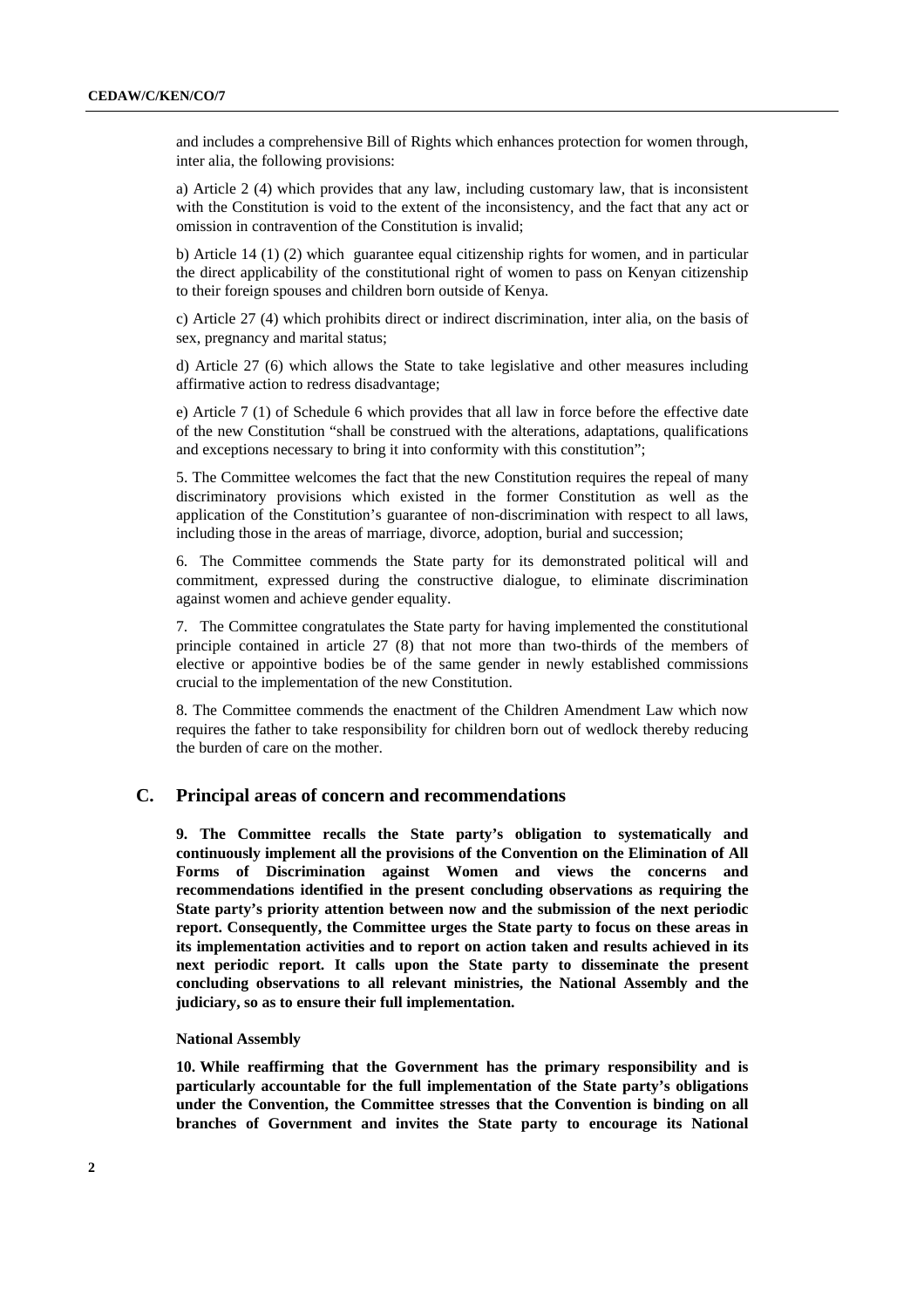**Assembly, in line with its procedures and where appropriate, to take the necessary steps with regard to the implementation of these concluding observations and the Government's next reporting process under the Convention.** 

#### **Legislative reforms and discriminatory laws**

11. The Committee welcomes the fact that the new Constitution provides an opportunity for the enactment of progressive laws which must be treated as a matter of urgency. However, it reiterates its concern at the lack of priority given to the enactment of a number of Bills which would eliminate sex-discriminatory provisions and close legislative gaps to bring the country's legal framework fully into compliance with the provisions of the Convention and achieve women's de jure equality. The Committee is concerned, in particular, about the delay in the passing of key gender equality bills, including the Family Protection Bill, the unified Marriage Bill 2007, the Matrimonial Property Bill 2007 and the Equal Opportunity Bill 2007. The Committee is further concerned that other legislation that discriminate against women and are incompatible with the Convention, remain in force. While noting that Khadi courts are established under Section 170 of the new Constitution as a separate subsidiary court for the hearing of Muslim family law matters, including inheritance, the Committee is concerned that the provision for the Khadi courts has exemptions from the constitutional equality provisions, and that such provision is not in line with the Convention, and in particular contravenes articles 2 and 16 of the Convention.

**12. The Committee urges the State party to:** 

**(a) Enact, within two years, the Family Protection Bill 2007, the unified Marriage Bill 2007, the Matrimonial Property Bill 2007 and the Equal Opportunity Bill;** 

**(b) Give priority attention to the elaboration of new laws as well as the review and repeal of discriminatory provisions in order to achieve de jure equality for women and compliance with the State party's obligations under CEDAW and to this end reduce the prescribed time line in Schedule 5;** 

**(c) Establish an effective monitoring mechanism to ensure that the Constitutional Implementation Oversight Committee, established by the parliament, is effectively carrying out its mandate;** 

**(d) Harmonize religious and customary law with Article 16 of the Convention and consider bringing Khadi courts under the specific equality provision enshrined in the new Constitution.** 

#### **Visibility of the Convention and access to justice**

13. The Committee is concerned that there is inadequate knowledge, in society in general, including among all branches of the Government and the judiciary, of the rights of women under the Convention, its concept of substantive gender equality and the Committee's general recommendations.. The Committee welcomes the establishment of a pilot National Legal Aid and Awareness Programme (NALEAP) in six regions of Kenya which, while not limited to women, focuses on critical aspect that limit women's access to justice. It is, however, concerned that, while women's access to justice is provided for by legislation, their ability to exercise that right and to bring cases of discrimination before courts is limited by such factors as legal costs, the persistence of traditional justice systems, illiteracy, lack of information about their rights and other practical difficulties in accessing courts.

#### **14. The Committee:**

**a) Urges the State party to take all appropriate measures to ensure that the Convention is sufficiently known and applied by all branches of Government and the**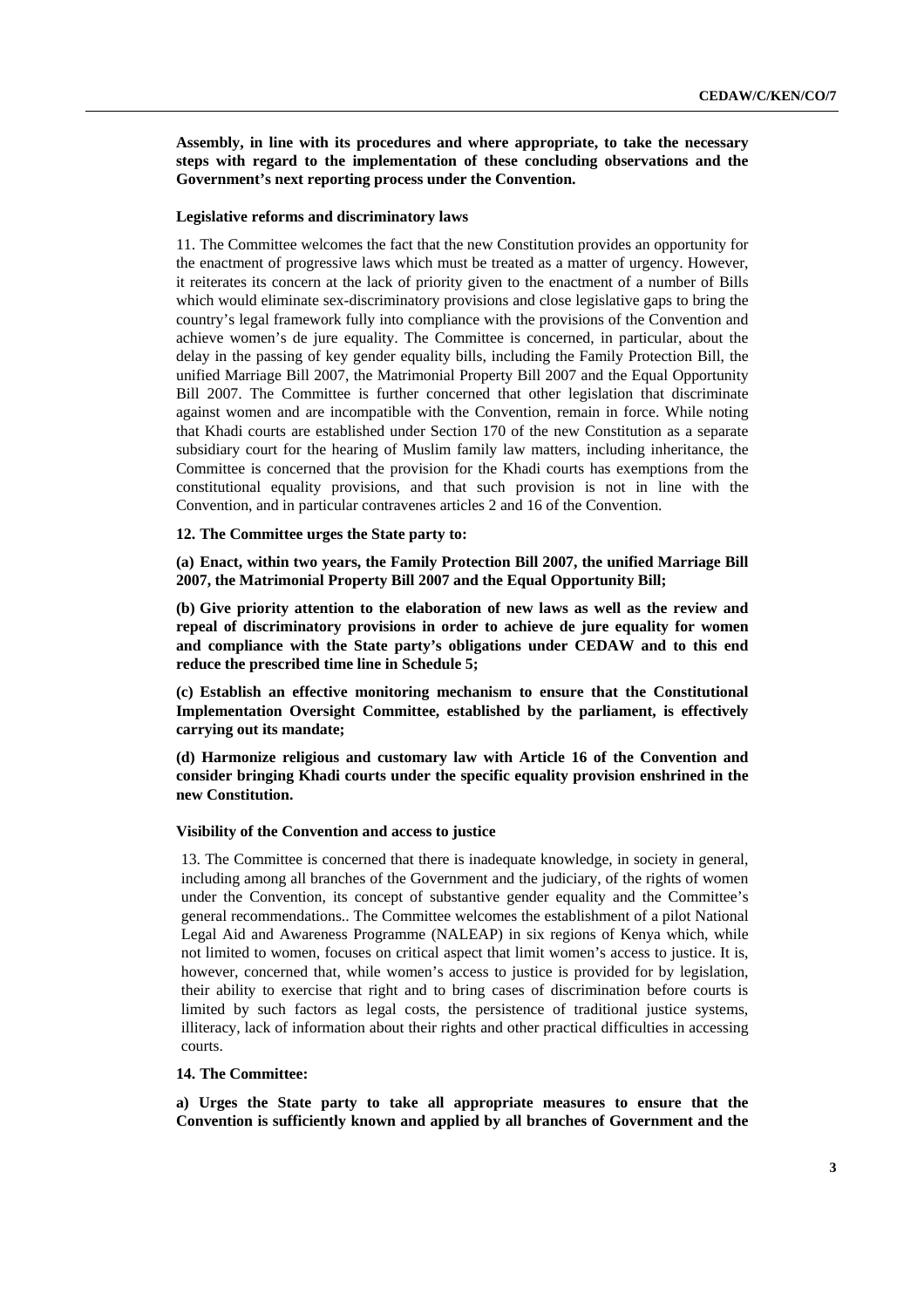**judiciary as a framework for all laws, court decisions and policies on gender equality and the advancement of women;** 

**b) Recommends that the Convention and relevant domestic legislation be made an integral part of the legal education and training of judges and magistrates, lawyers and prosecutors, particularly those working in the local council courts, so that a legal culture supportive of women's equality with men and non-discrimination on the basis of sex is firmly established in the country;** 

**c) Requests the State party to take all appropriate measures to remove impediments women may face in gaining access to justice and to this end: speedily adopt the national legal aid and awareness policy with the view to institutionalize legal aid throughout the country; implement legal literacy programmes and disseminate knowledge of ways to utilize available legal remedies against discrimination; and, monitor the results of such efforts.** 

#### **National machinery for the advancement of women**

15. The Committee is concerned that the national machinery for the advancement of women seems to have insufficient human, financial and technical resources for its effective functioning and that such inadequacies could prevent it from effectively discharging its functions of promoting specific programmes for the advancement of women, effectively coordinating efforts among the different institutions of the national machinery at various levels and ensuring comprehensive gender mainstreaming in all Government sectors. The Committee also notes the State party's intention, as orally mentioned, to restructure the Kenya National Human Rights and Equality Commission as established by article 59 (1) of the Constitution into two separate commissions, namely a Human Rights Commission and a Gender Equality and Development Commission. However, it is concerned about the level of coordination of the work of these different bodies and the possible overlap of mandates.

#### **16. The Committee recommends that the State party:**

**a) Rationalise and establish clear mandates for entities established to ensure coordination and avoid fragmentation of efforts and resources;** 

**b) Strengthen the existing machinery for gender equality by providing it with adequate visibility, power and human and financial resources at all levels, in order to increase its effectiveness and enhance its capacity to coordinate and monitor actions at the national and local levels for the advancement of women and the promotion of gender equality.** 

#### **Stereotypes and harmful practices**

17. While noting some efforts made by the State party, the Committee reiterates its concern at the persistence of adverse cultural norms, practices and traditions as well as patriarchal attitudes and deep-rooted stereotypes regarding the roles, responsibilities and identities of women and men in all spheres of life. The Committee is concerned that such customs and practices perpetuate discrimination against women, and are reflected in women's disadvantageous and unequal status in many areas, including in public life and decisionmaking and in marriage and family relations. The Committee notes that such stereotypes also contribute to the persistence of violence against women as well as harmful practices, including female genital mutilation (FGM), polygamy, bride price and wife inheritance; and expresses its concern that despite such negative impacts on women, the State party has not taken sustained and systematic action to modify or eliminate stereotypes and negative cultural values and harmful practices.

#### **18. The Committee urges the State party to:**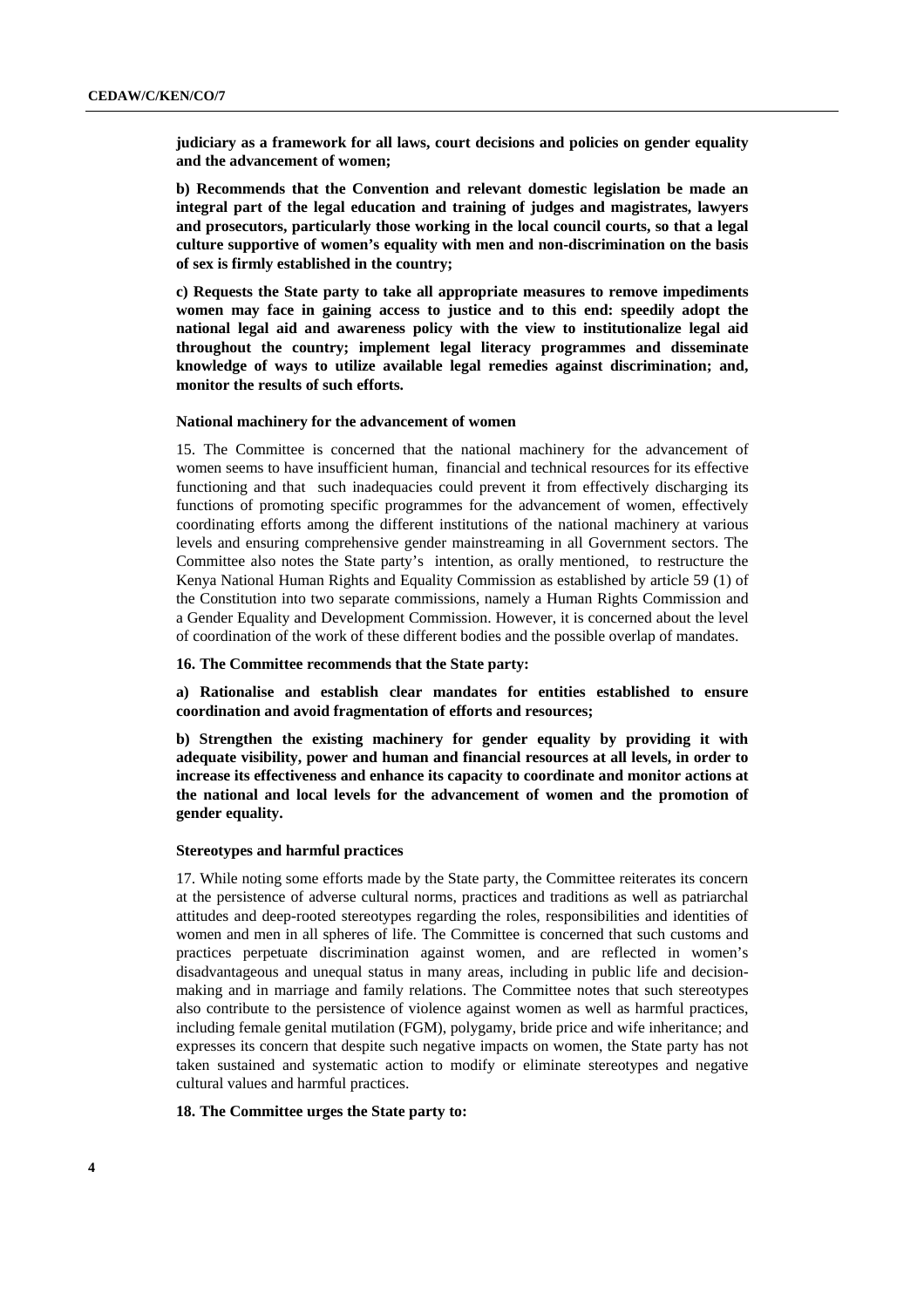**a) Put in place, without delay, a comprehensive strategy to modify or eliminate harmful practices and stereotypes that discriminate against women, in conformity with articles 2 (f) and 5 (a) of the Convention. Such measures should include efforts, in collaboration with civil society, to educate and raise awareness of this subject, targeting women and men at all levels of society, including traditional leaders;** 

**b) Address harmful practices, such as FGM, polygamy and bride price,by instituting public education programmes and enforcing prohibition of those practices: and** 

**c) Use innovative measures to strengthen understanding of the equality of women and men including working with the media to enhance a positive and non-stereotypical portrayal of women.** 

#### **Female genital mutilation**

19. While welcoming the adoption of a National Plan of Action (2008-2012) and the approval of a National Policy for the Abandonment of Female Genital Mutilation in June 2010, the Committee reiterates its concern at the continued prevalence of the harmful practice of female genital mutilation in some communities, which is a grave violation of girls' and women's human rights and of the State party's obligations under the Convention. The Committee also notes with concern that despite the enactment of the Children's Act (2001) which prohibits female genital mutilation, girls are increasingly subjected to this harmful practice at younger ages than previously. It is further concerned that this practice has not been prohibited for women over 18 years.

**20. The Committee recalls its general recommendations No. 14 (1990) on female circumcision and No. 19 (1992) on violence against women and calls on the State party to:** 

**a) Ensure the effective implementation of the 2001 Children's Act which outlaws FGM for girls under 18 years, as well as prosecution and punishment of perpetrators of this practice;** 

**b) Take all necessary measures to expedite the enactment of the Prohibition of Female Genital Mutilation Bill (2010) which will, inter alia, outlaw the practise for all women;** 

**c) Continue and increase its awareness-raising and education efforts targeting families, practitioners and medical personnel, with the support of civil society organizations and religious authorities, in order to completely eliminate female genital mutilation and its underlying cultural justifications; and** 

**d) Establish support services to meet the health and psycho-social needs of women and girls who are victims of this practice.** 

#### **Violence against women**

21. While welcoming the enactment of the 2006 Sexual Offences Act, the Committee reiterates its concern at the high prevalence of violence against women and girls and widespread incidents of sexual violence, including rape, in both the private and public spheres. The Committee is also concerned that such violence appears to be socially legitimized and accompanied by a culture of silence and impunity and that cases of violence are thus underreported, such underreporting being further encouraged by section 38 in the Sexual Offences Act which exposes the victims to prosecution in certain circumstances. The Committee notes with concern that marital rape is not recognized as a criminal offence in either the Sexual Offences Act or in the Family Protection Bill 2007.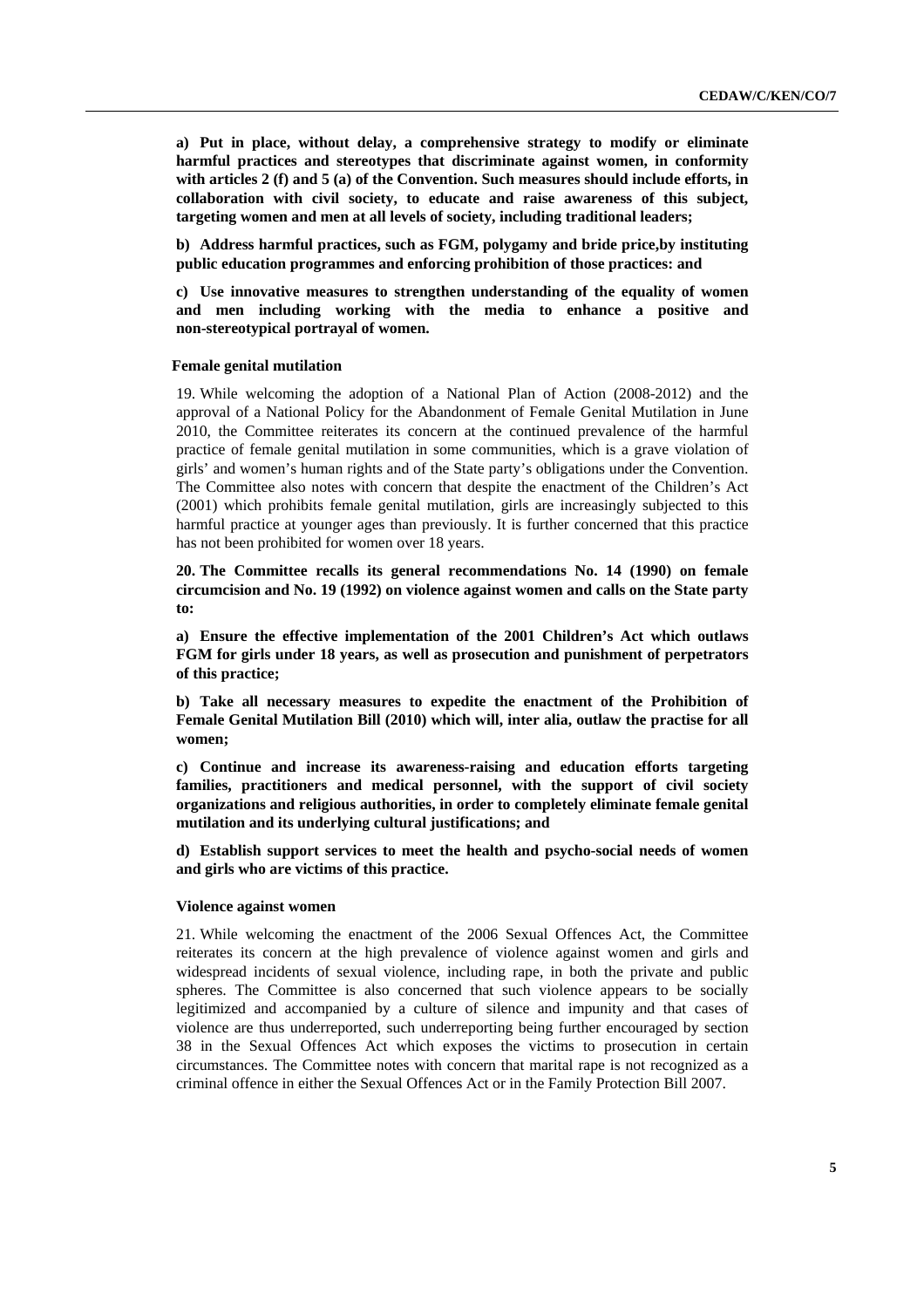**22. The Committee urges the State party to give attention, as a priority, to combating violence against women and girls and adopting comprehensive measures to address such violence, in accordance with its general recommendation No. 19. The Committee calls upon the State party to expeditiously:** 

**a) Repeal section 38 of the Sexual Offences Act under which women face the risk of being victimised for initiating prosecutions against their abusers;** 

- **b) Adopt the regulations for implementation of the Sexual Offences Act;**
- **c) Enact the Family Protection Bill;**
- **d) Criminalize marital rape; and**

**e) Develop a coherent and multisectoral action plan to combat all forms of violence against women.** 

23. The Committee is concerned at the absence of a holistic approach to the prevention and elimination of all forms of violence against women.

**24. The Committee recommends training for the judiciary and public officials, in particular law enforcement personnel and health service providers in order to ensure that they are aware of all forms of violence against women and can provide adequate gender-sensitive support to victims. It also recommends the establishment of counselling services and shelters for victims of violence. The Committee requests the State party to provide in its next periodic report detailed information, disaggregated by age and urban and rural areas, on the causes, scope and extent of all forms of violence against women and the impact of measures taken to prevent such violence, investigate and prosecute reported cases and punish perpetrators and provide protection, relief and remedies, including appropriate compensation, to victims and their families.** 

#### **Post electoral violence against women**

25. While welcoming the establishment of a Truth, Justice and Reconciliation Commission and of a National Cohesion and Integration Commission, the Committee notes with concern the delay in implementing the recommendations of the Commission on Inquiry on the Post-Election Violence (CIPVEV) to establish an office of the Special Rapporteur on Violence and Constitutional Reforms as well as a Special Tribunal to investigate and prosecute perpetrators of the violence. If further notes that most of the perpetrators of sexual and gender based violence, including rape and gang rapes, remain unpunished. The Committee also notes the detrimental impact of the post electoral violence on the participation of women in all aspects of public and political life.

**26. The Committee urges the State party to ensure that women and girls who were the victims of the post electoral violence have access to protection and effective redress through the speedy establishment of a Special Tribunal to investigate cases of such violence and that the perpetrators be effectively prosecuted and punished. It further urges the State party, inter alia, through the Truth, Justice and Reconciliation Commission, to look into the necessary steps to be taken to ensure an enabling and safe environment for women to fully participate in the public and political life particularly with regard to the next 2012 general elections.** 

### **Trafficking and exploitation of prostitution**

27. While welcoming the new Trafficking in Persons Act and the efforts of the State party aimed at raising awareness about sex tourism and at combating it through the establishment, inter alia of a tourism police unit and work with hotels and tour operators to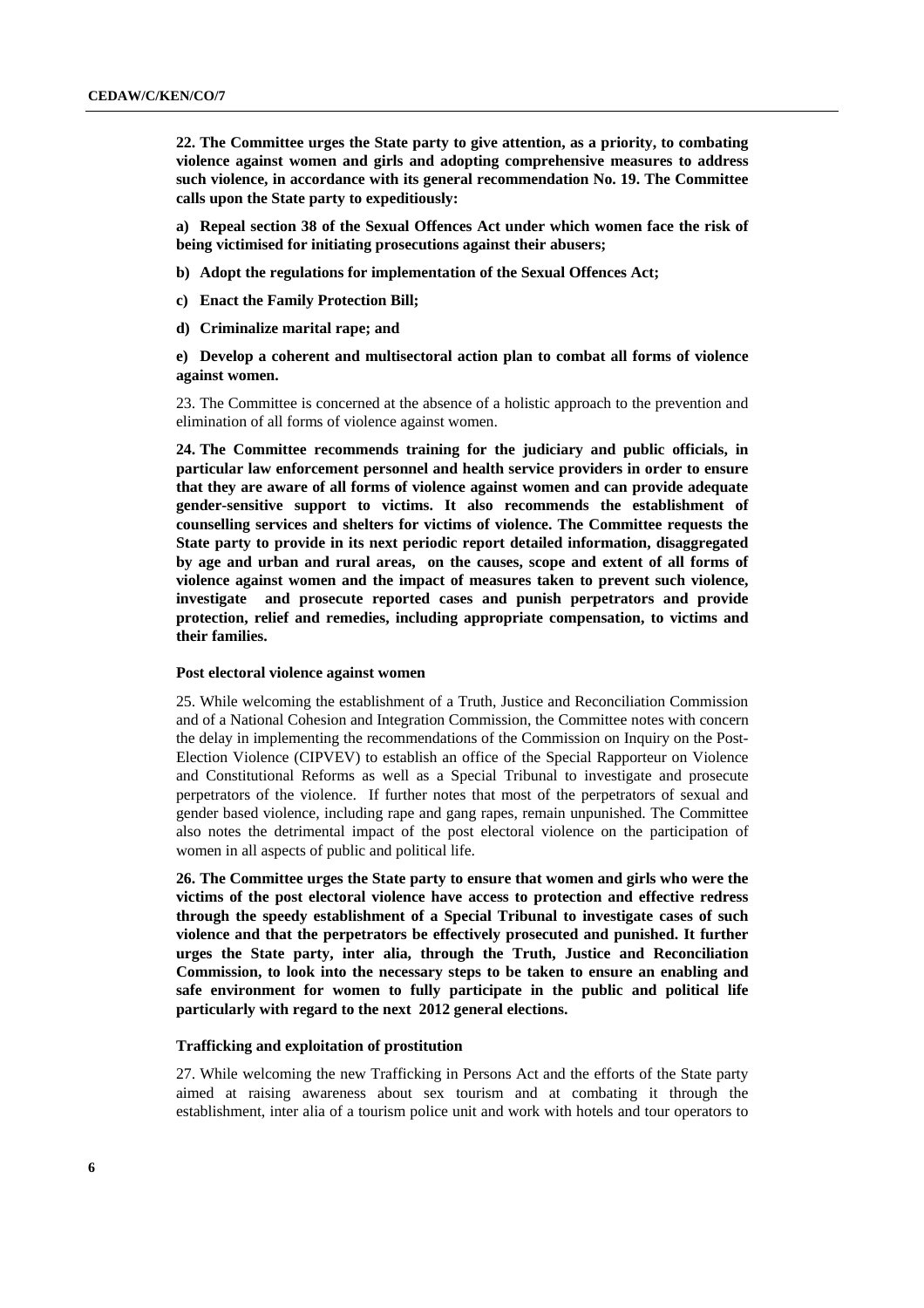increase their awareness of child prostitution and its links to sex tourism, the Committee reiterates its concern at the persistence of trafficking and sexual exploitation of women and girls and the role of sex tourism in this regard.. The Committee also remains concerned that women and girls are entering prostitution to support themselves and their families as a result of poverty and that the law only criminalizes prostitutes whilst the demand side is not sanctioned. The Committee regrets the absence of data in respect of both trafficking and prostitution as well as the lack of a national plan of action to address both trafficking and sexual exploitation.

**28. The Committee calls upon the State party to fully implement article 6 of the Convention, including through:** 

**a) Effective implementation of the new legislation on trafficking, ensuring that perpetrators are punished and victims adequately protected and assisted;** 

**b) Increasing of its efforts at international, regional and bilateral cooperation with countries of origin, transit and destination through information exchange in order to prevent trafficking, and to harmonize legal procedures aimed at the prosecution of traffickers;** 

**c) Conducting comparative studies on trafficking and prostitution to identify and address their root causes in order to eliminate the vulnerability of girls and women to sexual exploitation and traffickers as well as facilitate recovery and social integration of victims;** 

**d) Pursuing a comprehensive approach in addressing the question of prostitution, including exit programmes for women who wish to leave prostitution and legislation to sanction the demand side; and** 

**e) Adopting a comprehensive action plan to address trafficking and sexual exploitation of women and girls and ensure the allocation of sufficient human and financial resources for its effective implementation, including collection of disaggregated data and to include such data in its next periodic report.** 

#### **Participation in political and public life**

29. While welcoming the 2006 Presidential Decree issued to implement affirmative action with a 30% threshold in the recruitment and promotion of women in all public offices, the Committee notes that this decree has lacked the institutional and legal framework to ensure government's compliance and that as a result, substantial changes are yet to be realised. While welcoming the constitutional principle that not more than two-thirds of the members of elective or appointive bodies shall be of the same gender, the Committee notes that the Political Parties Bill is still pending.

**30. The Committee calls upon the State party to:** 

**a) Speedily put in place the institutional and legal framework required to implement the 2006 Presidential Decree and the constitutional principle of a 30% recruitment and promotion of women in all public offices;** 

**b) Revise the Political Parties Bill so as to reintroduce a provision to ensure a quota for female candidates and speedily enact it;** 

**c) Implement awareness-raising activities for the society as a whole about the importance of women's participation in decision-making and develop targeted training and mentoring programmes on leadership and negotiation skills for present and potential women candidates and women holding public office;**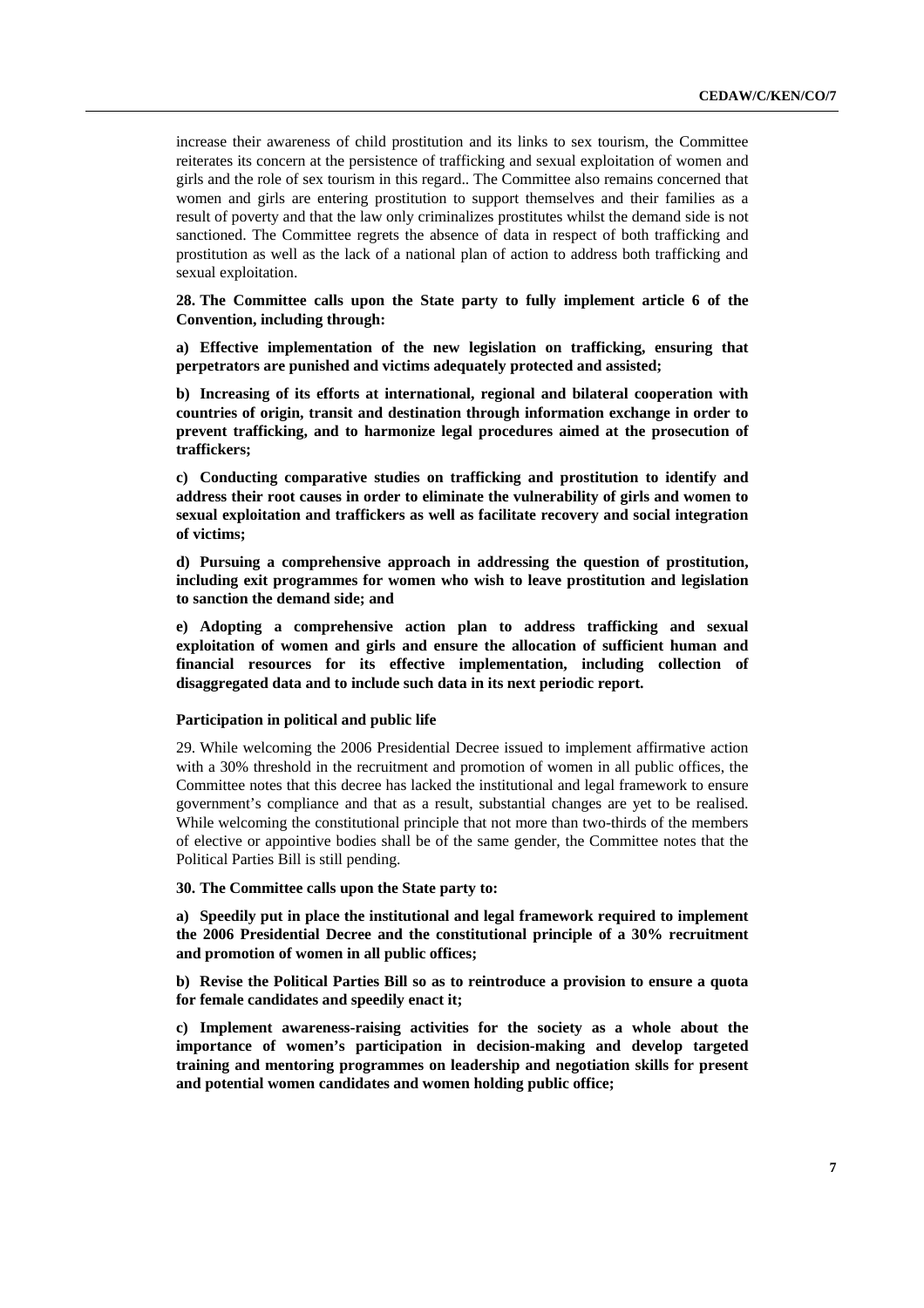## **d) Carefully monitor the effectiveness of measures taken and results achieved to ensure women's greater participation in political and public life and inform the Committee thereof in its next report.**

#### **Education**

31. While recognizing the ongoing efforts aimed at increasing the enrolment and retention of girls in schools, as well as the progress made in reducing the gender gap, the Committee is concerned at the persistence of structural and other barriers to quality education, which constitute particular obstacles to the education of girls and young women. Such barriers include, among others, the lack of physical infrastructure and the limited number of trained and qualified teachers. The Committee is also concerned about the delay in the implementation of free secondary education, the high prevalence of sexual abuse and harassment of girls by male teachers and students, the negative impact of harmful traditional practices, such as early and forced marriage, on girls' education and the persistent barriers to the ability of pregnant girls to exercise their right to education.

**32. The Committee urges the State party to enhance its compliance with article 10 of the Convention and to raise awareness of the importance of education as a human right and the basis for the empowerment of women. To this end, it urges the State party to:** 

**(a) Ensure equal access of girls and women to all levels and fields of education, take steps to overcome traditional attitudes that in some areas may constitute obstacles to girls' and women's education, address girls' dropout rates and strengthen its policy on the readmission to school of pregnant girls and young mothers;** 

**(b) Strengthen awareness-raising and training of school officials and students, sensitization of children through the media and the establishment of reporting and accountability mechanisms to ensure that perpetrators of all sexual offences against schoolgirls are prosecuted; and,** 

**(c) Enforce a zero tolerance policy with respect to sexual abuse and harassment in schools and ensure that perpetrators are punished appropriately.** 

#### **Employment**

33. The Committee welcomes the adoption of the Employment Act 2007 which, inter alia, outlaws discrimination on the basis of sex and pregnancy and which provides for equal pay for work of equal value. However, the Committee is concerned about the persistence of discrimination against women in the labour market, in particular the low rate of female engagement in paid work (30%) a wide wage gap between women and men and occupational segregation. It is also concerned about the concentration of women in the informal sector with no social security or other benefits. While noting that the Employment Act has introduced a specific provision on sexual harassment, the Committee is concerned that employers are only called upon to take positive measures to prevent sexual harassment where one has 20 or more employees. The Committee is also concerned at the high level of child labour among girls in the State party.

**34. The Committee requests the State party to:** 

**a) Take measures, including affirmative action, to increase the percentage of women in paid work in accordance with article 11 of the Convention;** 

**b) Strengthen efforts to eliminate horizontal and vertical occupational segregation, and institute measures that will guarantee the principle of equal pay for work of equal value, in line with article 11 (d) of the Convention and Convention No. 100 of the**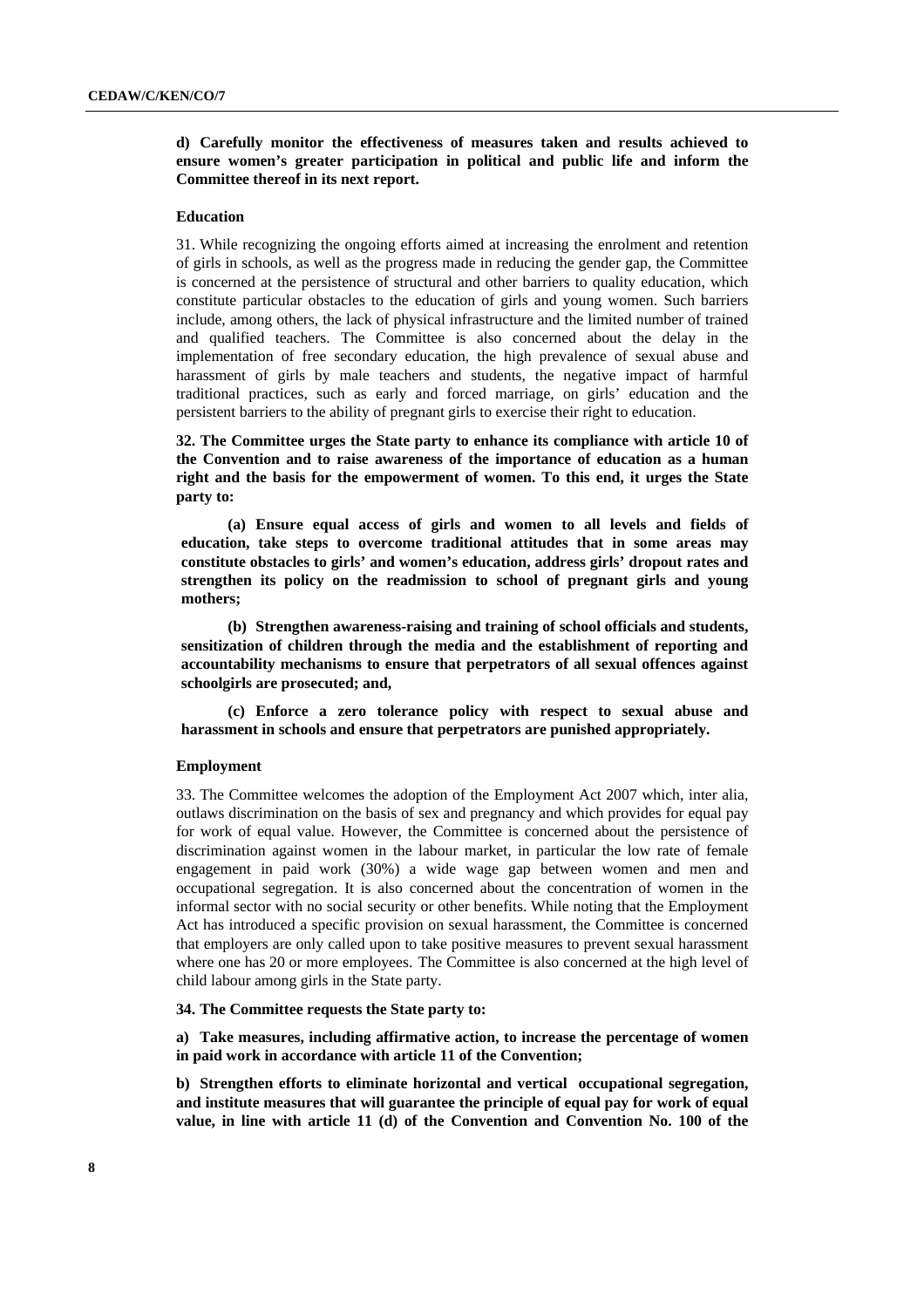**International Labour Organization, including the application of job evaluation schemes in the public and private sectors;** 

**c) Strengthen efforts to eradicate child labour by enforcing compulsory education and supporting education as a means of personal and economic empowerment of girls and boys; and** 

**d) Take proactive steps to ensure that all children, especially girls, have access to basic education, health care and the protection of the minimum labour standards elaborated by the International Labour Organization.** 

#### **Economic empowerment of women**

35. While welcoming the creation of a Youth Empowerment Fund to support young entrepreneurs, the establishment of a Women Enterprise Fund as well as "Vision 2030", the economic development blueprint of Kenya which identified gender as a priority, the Committee expresses its concern that nearly half of the Kenyan population – women, in the majority – still live below the poverty line. The Committee is also concerned that femaleheaded households are disproportionately represented among the chronically poor and households moving into poverty. The Committee is further concerned that, according to research studies, women experience severe constraints, including limited access to the key factors of production, such as land, capital and microfinance facilities, as well as several legal and administrative obstacles that constrain their level of entrepreneurship.

#### **36. The Committee urges the State Party to:**

**a) Continue to intensify the implementation of gender-sensitive poverty reduction and development programmes in rural and urban areas and to ensure the participation of women in the development of such programmes; and** 

**b) Continue to develop targeted policies and support services for women aimed at alleviating and reducing poverty among women, particularly rural women.** 

#### **Health**

37. The Committee expresses its concern about the inadequate recognition and protection of the reproductive health and rights of women in the State party and about the Reproductive Rights Bill which is still to be enacted. The Committee is particularly concerned that maternal mortality rates have increased (414 per 100,000 in 2003 as compared to 488 per 100,000 in 2008), and that the rate is particularly alarming in Northern Kenya (1000 to 1300) due to the fact that 95% of deliveries in that region take place at home with no skilled attendants. The Committee further notes with concern that illegal abortion remains one of the leading causes of the high maternal mortality rate and that the State party's restrictive abortion law further leads women to seek unsafe and illegal abortions. The Committee is further concerned at the number of deaths resulting from unsafe abortions and regrets that maternal health policies do not include sufficient attention to complications arising from unsafe abortion. The Committee is also concerned at the very high number of teenage pregnancies, women's limited access to quality reproductive and sexual health services, especially in rural areas, and that the existing sex education programmes are not sufficient, and may not give enough attention to the prevention of early pregnancy and the control of STIs.

#### **38. The Committee urges the State party to:**

**a) Take all necessary measures to improve women's access to reproductive health care and related services, including the speedy enactment of the Reproductive Rights Bill, within the framework of the Committee's general recommendation No. 24 on article 12;**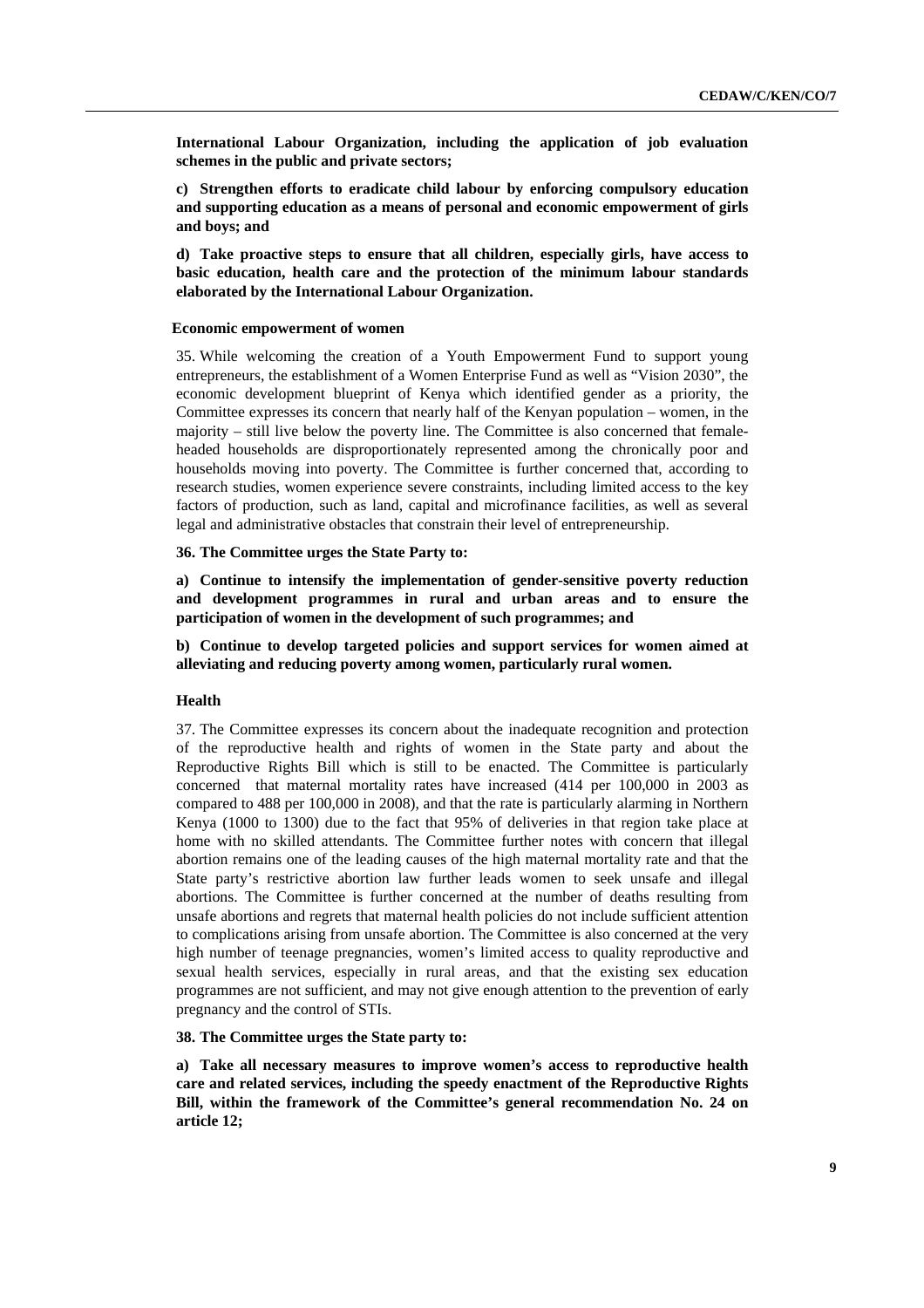**b) Strengthen its efforts to reduce the incidence of maternal mortality and to raise awareness of and increase women's access to health-care facilities and medical assistance by trained personnel, especially in rural areas;** 

**c) Provide women with access to quality services for the management of complications arising from unsafe abortions and to consider reviewing the law relating to abortion with a view to removing punitive provisions imposed on women who undergo abortion, in line with the Committee's general recommendation 24 on women and health, and the Beijing Declaration and Platform for Action;** 

**d) Strengthen and expand efforts to increase knowledge of and access to affordable contraceptive methods throughout the country and ensure that women in rural areas do not face barriers in accessing family planning information and services; and** 

**e) Widely promote education on sexual and reproductive health and rights targeted at adolescent girls and boys, with special attention to the prevention of early pregnancy and the control of STIs, including HIV/AIDS.** 

#### **HIV/AIDS**

39. While welcoming initiatives undertaken by the State party to prevent and combat HIV/AIDS, including the HIV/AIDS Prevention and Control Act and the National Strategic Plan 2009/2010–2012/13, the Committee notes with deep concern that the State party continues to face a serious epidemic and that women and girls are disproportionately affected by HIV, with HIV prevalence among women age 15-49 being higher (8 per cent) than among men (4.3 per cent). In this respect, the Committee is concerned that women and girls may be particularly susceptible to infection owing to gender-specific norms and that the persistence of unequal power relations between women and men and the inferior status of women and girls may hamper their ability to negotiate safe sexual practices thereby increasing their vulnerability to infection.

**40. The Committee calls upon the State party to:** 

**a) Take continued and sustained measures to address the impact of HIV/AIDS on women and girls, as well as its consequences for the family and society;** 

**b) Enhance its focus on women's empowerment by including a clear and visible gender perspective in its policies and programmes on HIV/AIDS and increase the role of men in all relevant measures; and** 

**c) Undertake awareness-raising campaigns throughout the State party and among personnel in multiple government sectors in respect of prevention, protection and maintenance of confidentiality in order to systemize and integrate approaches for combating HIV/AIDS.**

#### **Rural women**

41. The Committee reiterates its concern at the disadvantaged position of women in rural and remote areas (who form the majority of women in Kenya), which is characterized by poverty, illiteracy, difficulties in access to health and social services and a lack of participation in decision-making processes at the community level. While welcoming the adoption of a National Land Policy, the Committee also reiterates its concern that customs and traditional practices, prevalent in rural areas, prevent women from inheriting or acquiring ownership of land and other property. The Committee further notes that appropriate legislation to ensure effective protection of women's land rights has yet to be passed.

## **42. The Committee calls upon the State party to:**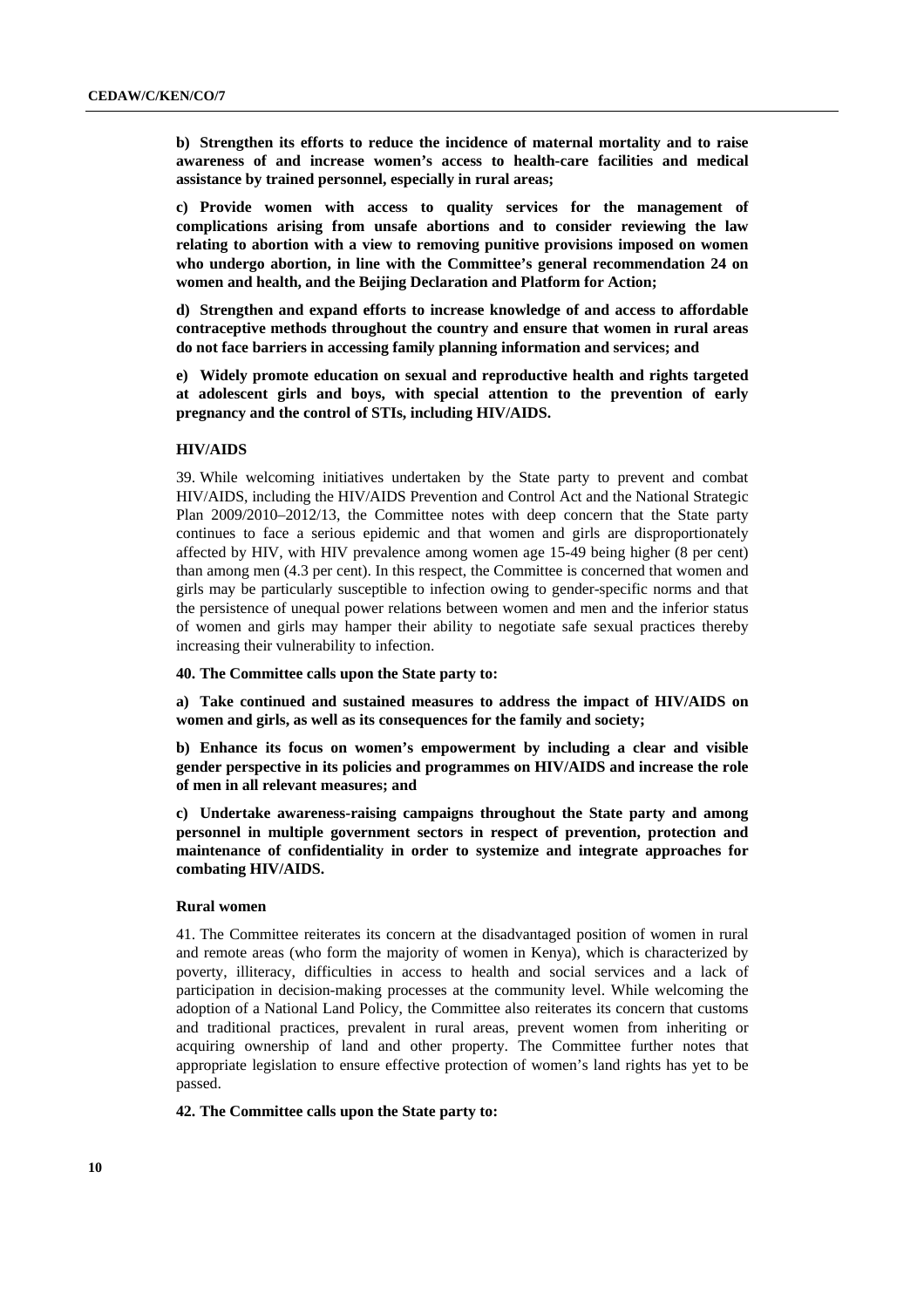**a) Take the necessary measures to increase and strengthen the participation of women in designing and implementing local development plans, and to pay special attention to the needs of rural women, in particular women heads of household, by ensuring that they participate in decision-making processes and have improved access to health, education, clean water and sanitation services, fertile land and incomegenerating projects;** 

**b) Establish a clear legislative framework to protect women's rights to inheritance and ownership of land; and** 

**c) Introduce measures to address negative customs and traditional practices, especially in rural areas, which affect full enjoyment of the right to property by women.** 

#### **Refugee women, internally displaced women and women living in urban slums**

43. While welcoming the enactment of the 2006 Refugee Act which specifically recognizes that women and children require special care, the Committee reiterates its concern about the lack of information provided by the State party about refugee women in camps in Kenya and about internally displaced people, many of whom are women. The Committee is further concerned at information that many women who were internally displaced following the post electoral violence of December 2007 to March 2008 are yet to be resettled and that they fear for their safety and continue to experience sexual and gender-based violence and abuse within these camps. The Committee is also concerned at the situation of women and girls living in urban slums and informal settlements and who are under threat of sexual violence and lack access to adequate to sanitation facilities, which exacerbate their risks of being victims of sexual violence and impact negatively on their health.

**44. The Committee reiterates its request to urgently address the situation of refugee and internally displaced women in Kenya, in particular in respect to the means used to protect these women from all forms of violence and the mechanisms available for redress and rehabilitation. It further urges the State party to take steps to investigate, prosecute and punish all perpetrators of violence against refugees and internally displaced women. It also encourages the State party to continue to collaborate with the international community, especially the Office of the United Nations High Commissioner for Refugees (UNHCR), in these efforts. The Committee urges the State party to ensure effective policing in the slums and informal settlements and to address the issue of gender-based and other forms of violence, inter alia by urgently providing sanitation facilities in the immediate vicinity of each household.** 

#### **Marriage and family relations**

45. While welcoming steps toward a unified Marriage Bill which provides for the registration of all forms of marriage, the Committee is concerned that the Marriage Bill, in its current version, does not prohibit polygamy. The Committee regrets the setback in recognition of non-monetary contribution of women in matrimonial property, following the *Echaria* case of 2006. Furthermore, it is concerned that Article 68 of the new Constitution (providing for the protection of marital property) and the Matrimonial Property Bill, in its current form, narrowly define "matrimonial property" as including tangible property alone, so that such assets as pension rights, life insurances etc., although accumulated during the marriage, may be left out of the property distributed upon dissolution. The committee is further concerned that discriminatory Muslim inheritance laws remain exempt from constitutional review, and welcomes the State party's commitment made during the dialogue to reexamine the Succession Act so as to eliminate its discriminatory provisions.

## **46. The Committee calls upon the State party to:**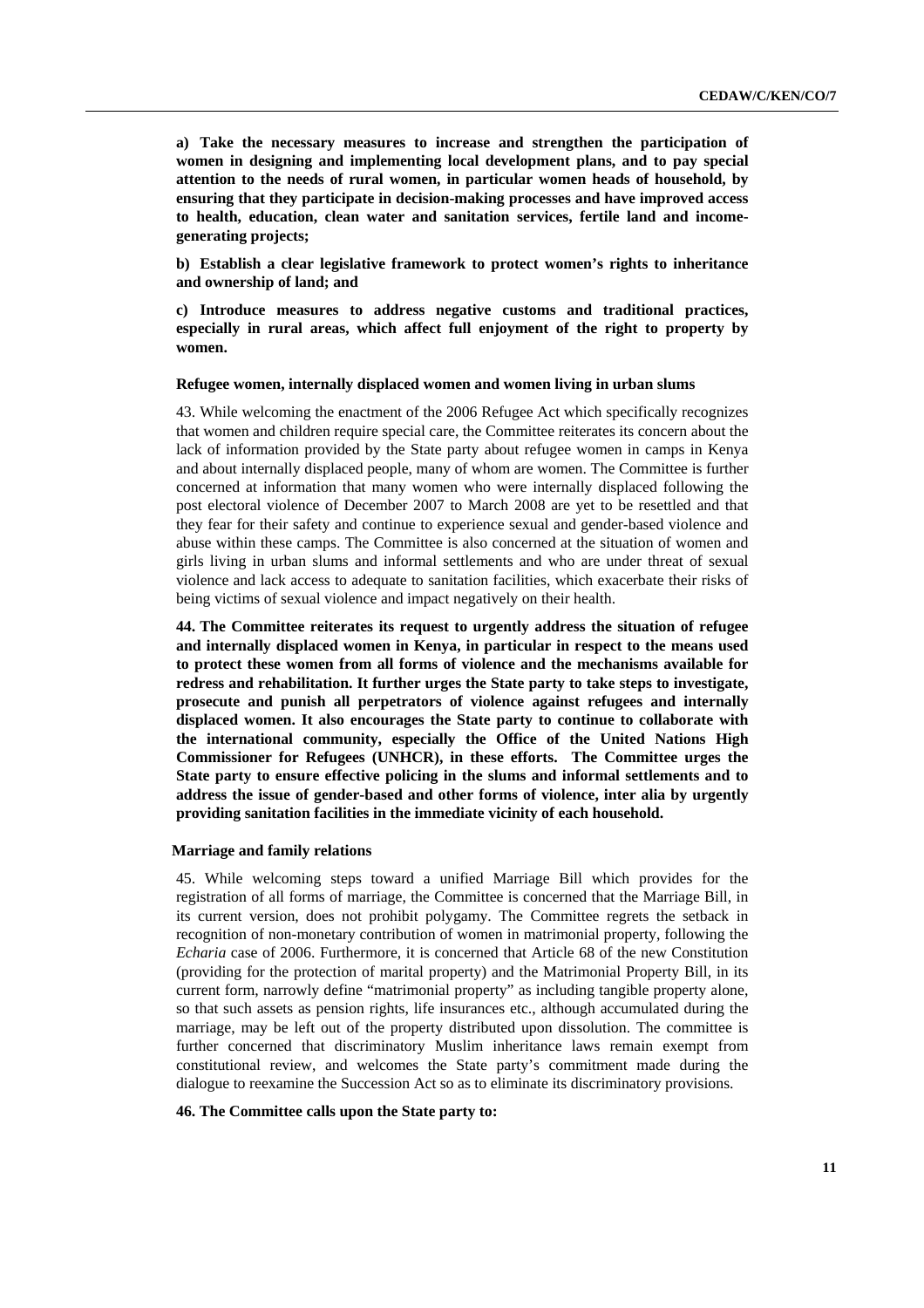- **a) Bring all marriage laws under the prohibition of polygamy.**
- **b) Ensure that the Matrimonial Property Bill overrules the** *Echaria* **case so that nonmonetary contribution to matrimonial property is accorded equal value and women are awarded equal share in matrimonial property regardless of the nature of their contribution.**
- **c) Broaden the definition of matrimonial property to include both tangible and nontangible assets**.
- **d) Expedite the process of re-examination of the Succession Act so as to eliminate its discriminatory provisions.**

#### **Optional Protocol**

**47. The Committee notes the oral statement by the delegation that the ratification of the Optional Protocol to the Convention is currently under positive consideration and urges the State party to accelerate its efforts to ratify the Optional Protocol.** 

#### **Article 20, paragraph 1**

**48. The Committee encourages the State party to accept, as soon as possible, the amendment to article 20, paragraph 1, of the Convention concerning the meeting time of the Committee.** 

#### **Beijing Declaration and Platform for Action**

**49. The Committee urges the State party, in the implementation of its obligations under the Convention, to fully utilize the Beijing Declaration and Platform for Action, which reinforce the provisions of the Convention, and requests the State party to include information thereon in its next periodic report.** 

### **Millennium Development Goals**

**50. The Committee emphasizes that full and effective implementation of the Convention is indispensable for achieving the Millennium Development Goals. It calls for the integration of a gender perspective and explicit reflection of the provisions of the Convention in all efforts aimed at the achievement of the Millennium Development Goals and requests the State party to include information thereon in its next periodic report.** 

#### **Dissemination**

**51. The Committee requests the wide dissemination in Kenya of the present concluding observations in order to make the people, Government officials, politicians, parliamentarians and women's and human rights organizations aware of the steps that have been taken to ensure the de jure and de facto equality of women and the further steps that are required in that regard. The Committee recommends that the dissemination should include the local community level. The State party is encouraged to organize a series of meetings to discuss progress achieved in the implementation of these observations. The Committee requests the State party to continue to disseminate widely, in particular to women's and human rights organizations, the Committee's general recommendations, the Beijing Declaration and Platform for Action and the outcome of the twenty-third special session of the General Assembly on the theme "Women 2000: gender equality, development and peace for the twenty-first century".**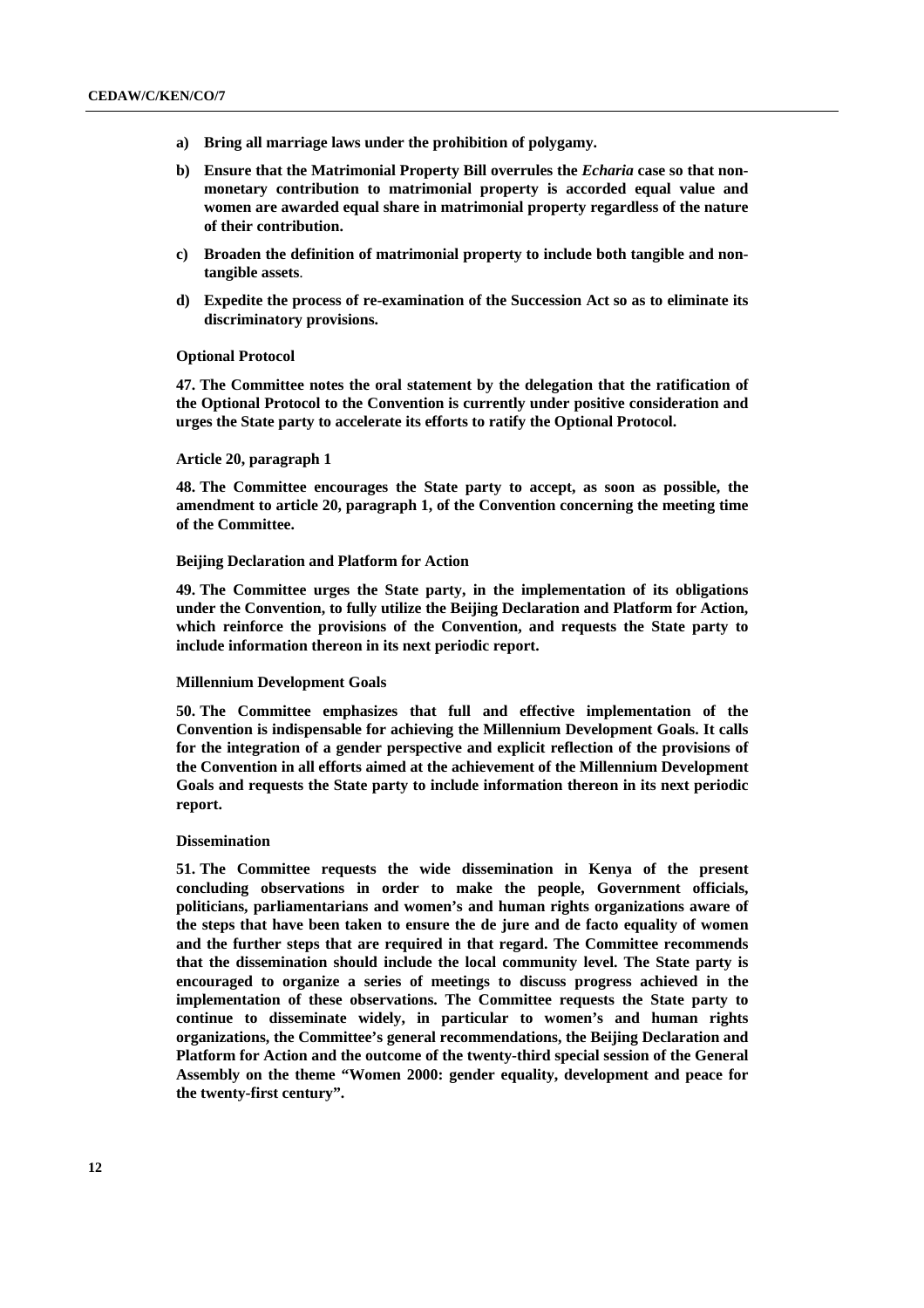#### **Ratification of other treaties**

**52. The Committee notes that the adherence of the State party to the nine major international human rights instruments[1](#page-12-0) would enhance the enjoyment by women of their human rights and fundamental freedoms in all aspects of life. The Committee therefore encourages the Government of Kenya to consider ratifying the treaties to which it is not yet a party, i.e., the International Convention on the Protection of the Rights of All Migrants Workers and Member of their Families and the International Convention for the Protection of All Persons from Enforced Disappearance.** 

#### **Follow-up to concluding observations**

**53. The Committee requests the State party to provide, within two years, written information on the steps undertaken to implement the recommendations contained in paragraphs 12 a) and 22 a) to e) above.** 

#### **Technical assistance**

**54. The Committee recommends that the State party avail itself of technical assistance in the development and implementation of a comprehensive programme aimed at the implementation of the above recommendations and the Convention as a whole. The Committee also calls upon the State party to strengthen further its cooperation with specialized agencies and programmes of the United Nations system, including the United Nations Entity for Gender Equality and the Empowerment of Women (UN Women), the United Nations Development Programme, the United Nations Children's Fund, the United Nations Population Fund, the World Health Organization, the Office of the United Nations High Commissioner for Human Rights, and the Statistics Division.** 

#### **Preparation of next report**

**55. The Committee requests the State party to ensure the participation of all ministries and public bodies in the preparation of its next report and, at the same time, to consult a variety of women's and human rights organizations.** 

**56. The Committee requests the State party to respond to the concerns expressed in the present concluding observations in its next periodic report under article 18 of the Convention. The Committee invites the State party to submit its eighth periodic report in February 2015.** 

**57. The Committee invites the State party to follow the harmonized guidelines on reporting under the international human rights treaties, including the guidelines on a common core document and treaty-specific documents, approved at the fifth intercommittee meeting of the human rights treaty bodies, in June 2006 (HRI/MC/2006/3 and Corr.1). The treaty-specific reporting guidelines adopted by the Committee at its fortieth session in January 2008 (A/63/38, Part one, annex I) must be applied in conjunction with the harmonized reporting guidelines on a common core document. Together, they constitute the harmonized guidelines on reporting under the** 

<span id="page-12-0"></span><sup>&</sup>lt;u>1</u> The International Covenant on Economic, Social and Cultural Rights, the International Covenant on Civil and Political Rights, the International Convention on the Elimination of All Forms of Racial Discrimination, the Convention on the Elimination of All Forms of Discrimination against Women, the Convention against Torture and Other Cruel, Inhuman or Degrading Treatment or Punishment, the Convention on the Rights of the Child, the International Convention on the Protection of the Rights of All Migrant Workers and Members of Their Families, the International Convention for the Protection of All Persons from Enforced Disappearance and the Convention on the Rights of Persons with Disabilities.